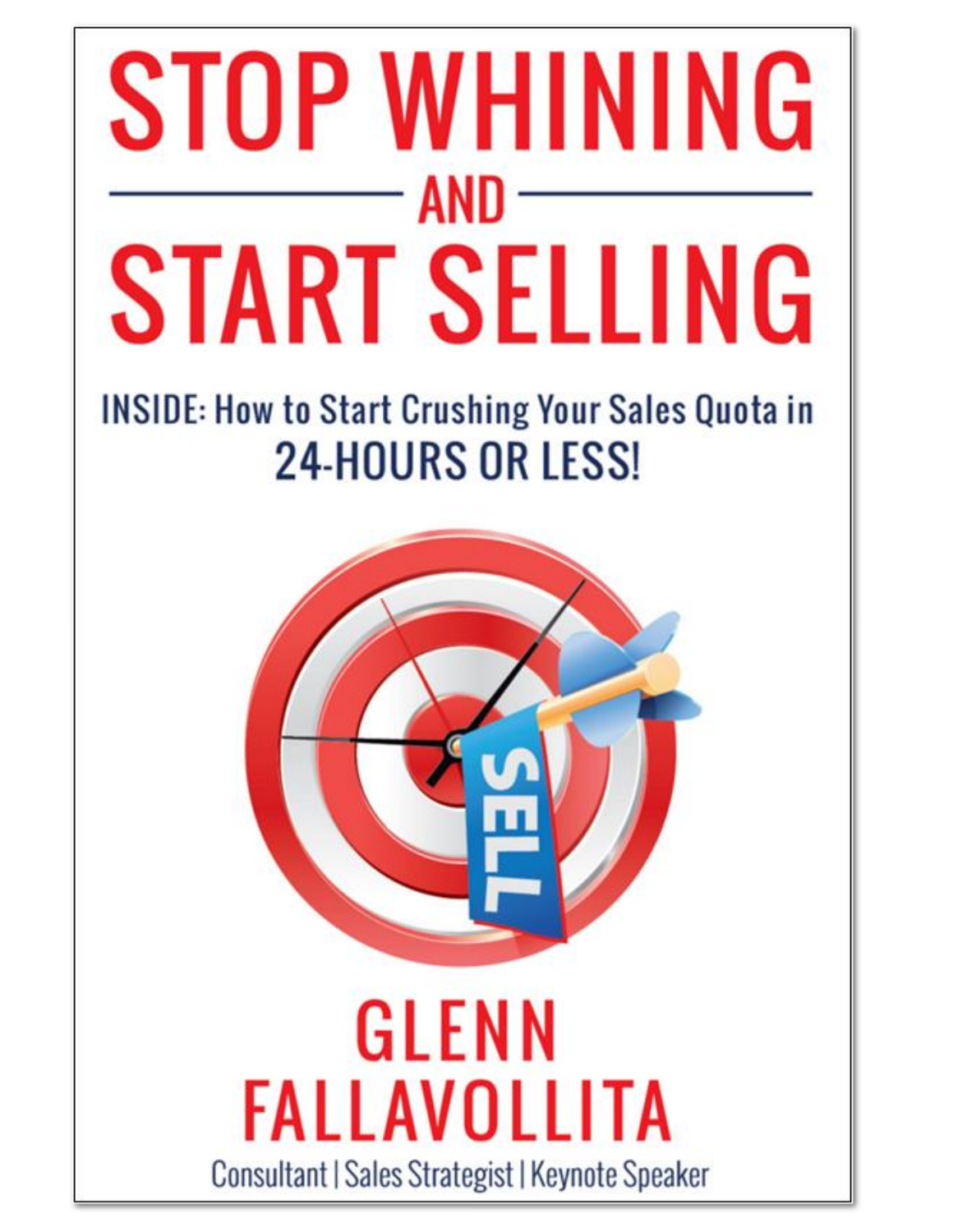Copyright © 2017 by Glenn Fallavollita. All rights reserved.

No part of this publication may be reproduced, stored in a retrieval system, or transmitted in any form or by any means, electronic, mechanical, photocopying, recording, scanning, or otherwise, except as permitted under Section 107 or 108 of the 1976 United States Copyright Act, without either the prior written permission of the author, Requests to the author for permission should be addressed to the Permission Department, Drip Marketing, Inc. 8 Patriot Lane, Turnersville, New Jersey 08012, (856) 401‐9577, or online at www.DripMarketing.com.

Limit of Liability /Disclaimer of Warranty: While author have used best efforts in preparing this book, author makes no representations or warranties with respect to the accuracy or completeness of the contents of this book and specifically disclaim any implied warranties of merchantability or fitness for a particular purpose. No warranty may be created or extended by written sales materials. The advice and strategies contained herein may not be suitable for your situation. You should consult with a professional where appropriate. The author shall not be liable for any loss of profit or any other commercial damages, including but not limited to special, incidental, consequential, or other damages.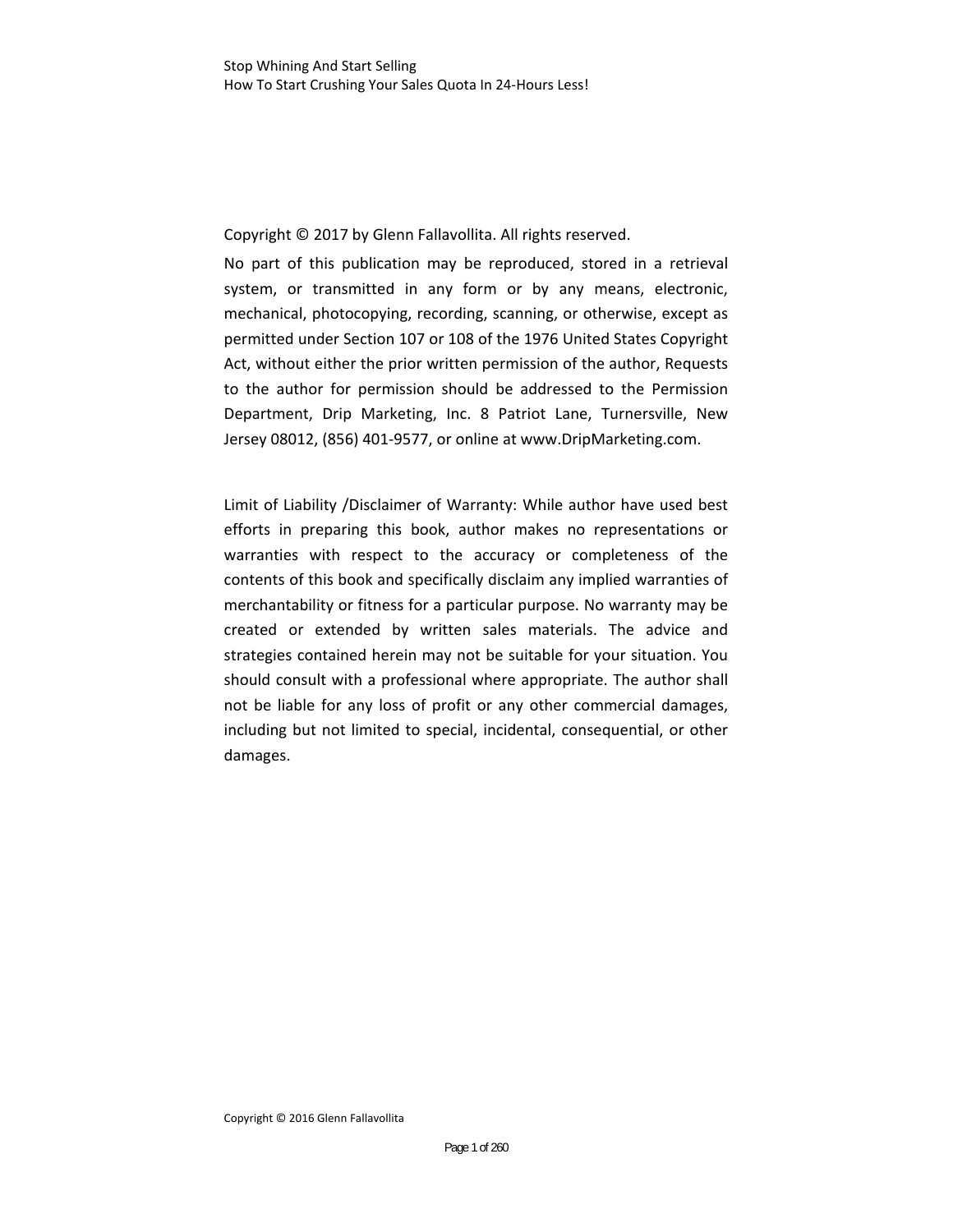# DRAFT COPY **ONLY**

ISBN 978‐0‐9827786‐1‐6 Printed in the United States of America

Copyright © <sup>2016</sup> Glenn Fallavollita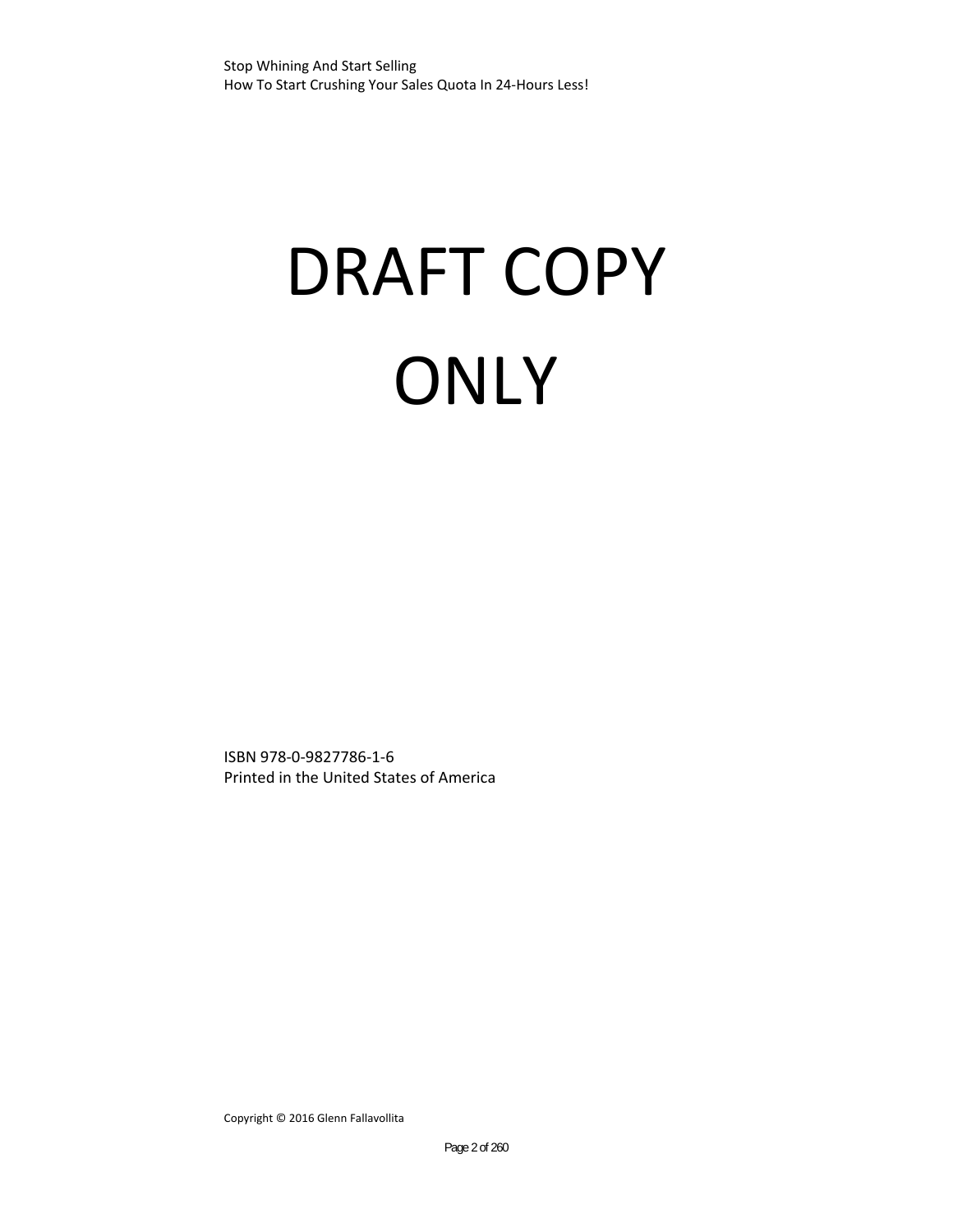# **Acknowledgments**

This book is a culmination of 30+ years of interactions with thousands of business owners, sales leaders, salespeople, and marketing personnel.

Some of the people who have helped me along the way are:

- **My Clients: I would like to send each one of my clients and past** clients a warm and very sincere "thank you."
- My Employees: A special thank you goes to my past and current employees. Your loyalty, insight, patience, and help have always been greatly appreciated.
- My Children: You will be taught many business lessons during your journey through life. Three lessons I keep near and dear to my heart. First, the faintest of ink will outlast the fondest of thoughts. Second, people grow short arms when they owe you money; therefore, keep an eye on your receivables. Third, no one, and I repeat no one, will have more of an impact on your business career than you. I love you to the moon and back! Dad

Glenn Fallavollita December 2018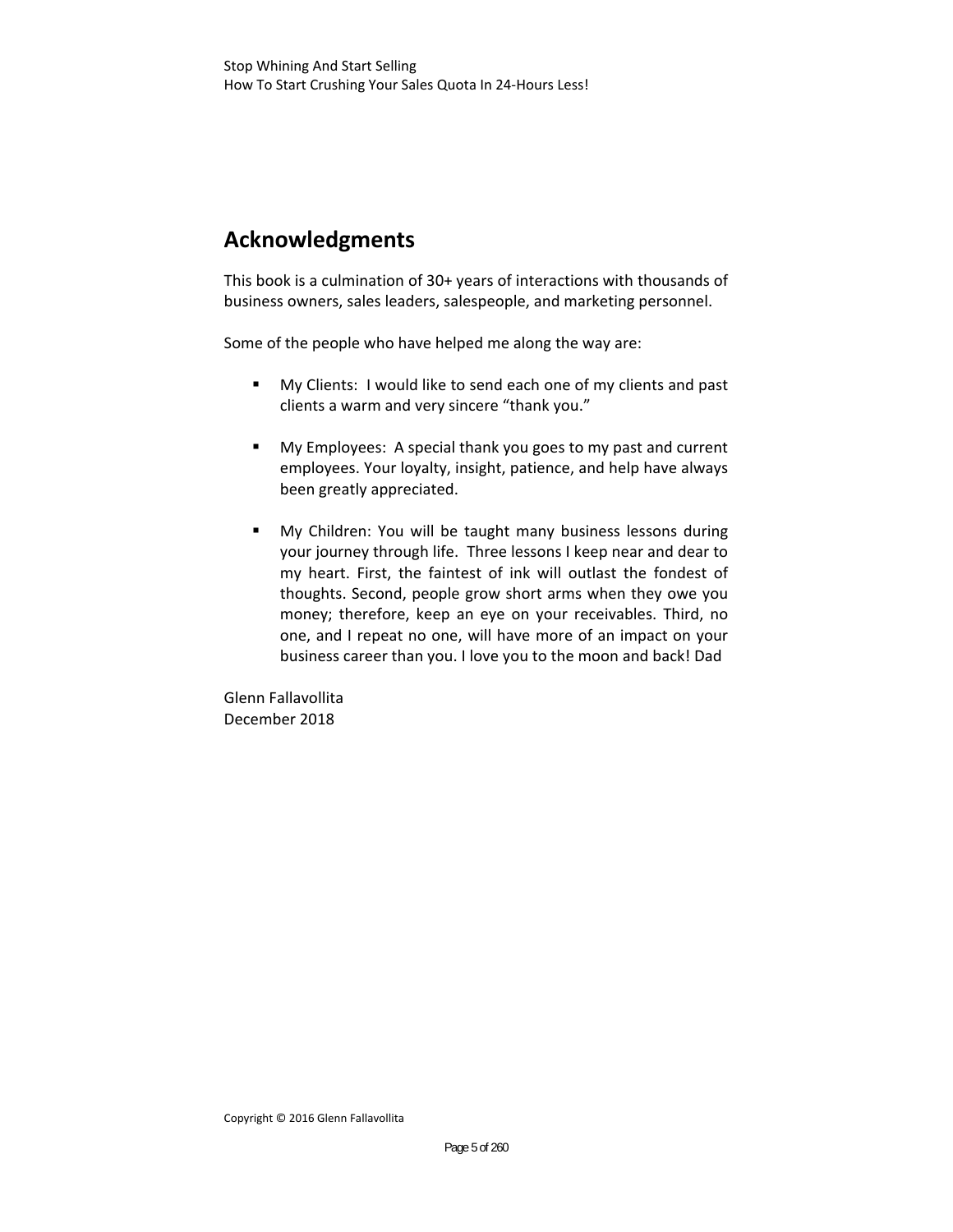### **Preface**

- Preface Word Count: **278**
- Time To Read: **1.1 minutes** @ 250 words per minute

Hi, my name is *Glenn Fallavollita*, and I am the proud founder and president of *Drip Marketing, Inc*. After spending exactly 20 years in the sales profession, I decided to start a sales and marketing consulting firm, Drip Marketing, Inc., to help business owners, sales leaders, and salespeople avoid the problems I've outlined in this book.

#### **My Background.**

Since starting my company, Drip Marketing, Inc. in 2002, I have personally logged 40,000+ hours helping 7,500+ of salespeople and businesses across our great country.

Not only that, my company has sent 85+ million (yes, million) e‐mail campaigns and 300,000+ direct mail campaigns on behalf of our clients. I have also been a keynote speaker at many



corporate sales and marketing events. I was even an on-air guest product host for QVC's private label line of home‐related products.

#### **You Will Discover By Reading This Book**

- Sample sales letters, e-mail introductions, and scripts to land more sales.
- Powerful sales tips to supercharge your sales success...starting in as little as 24‐hours.
- 50+ sales and marketing ideas winning salespeople use throughout the week.
- How to quickly separate your business from its competition.
- How one mistake almost cost this salesperson a \$2,000+ sale.
- How this one direct mail package generated a 90% open rate.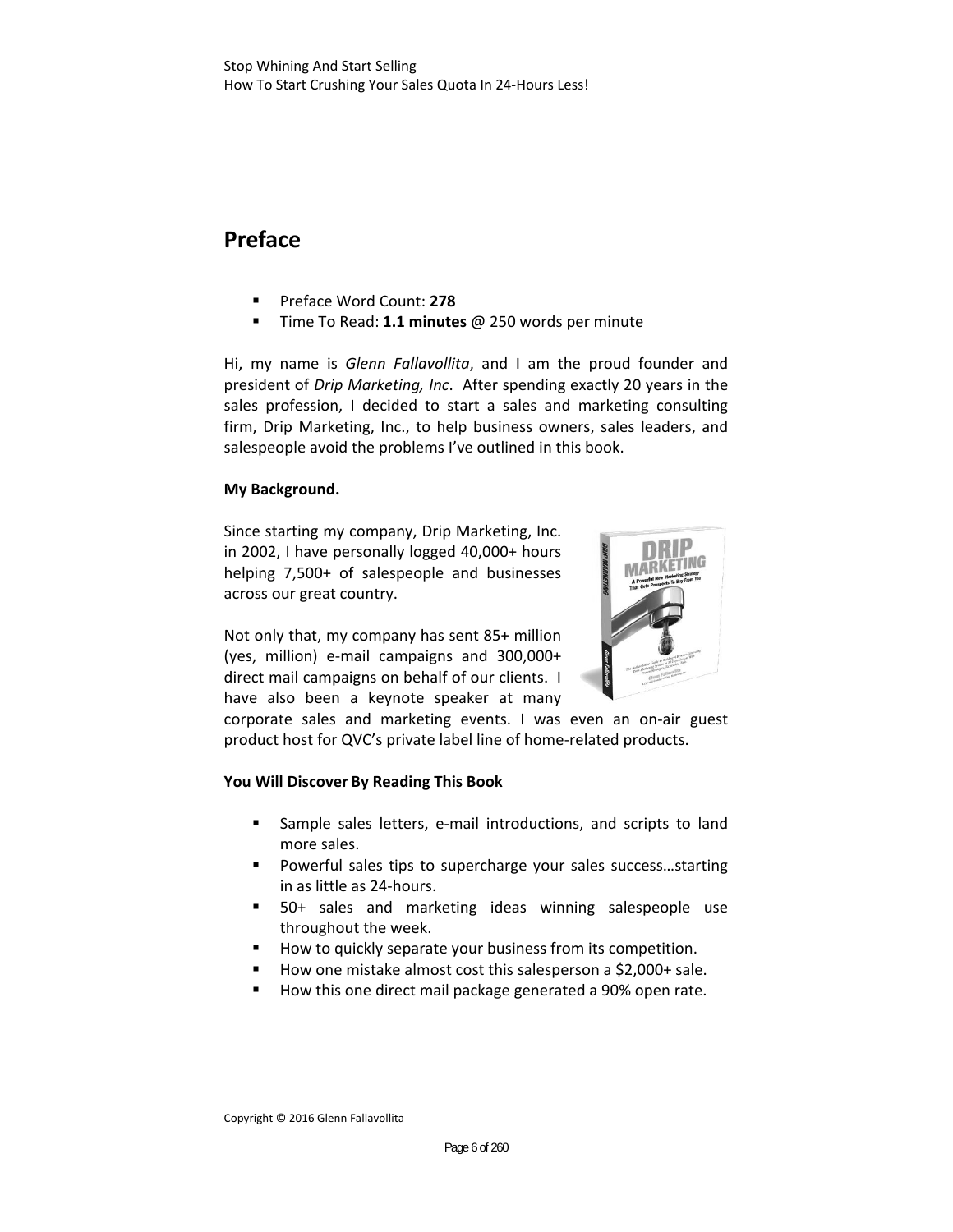- **The one question a sales leader needs to ask his or her sales and** marketing staff.
- **The hidden truth about salespeople and what a sales leader** needs to do to ensure his or her sales team's success.
- Why every business should have a sales training manual for their salespeople.
- **Plus, so much more!**

To your sales success that starts today,

Sleven

Glenn Fallavollita ‐ President, Drip Marketing, Inc.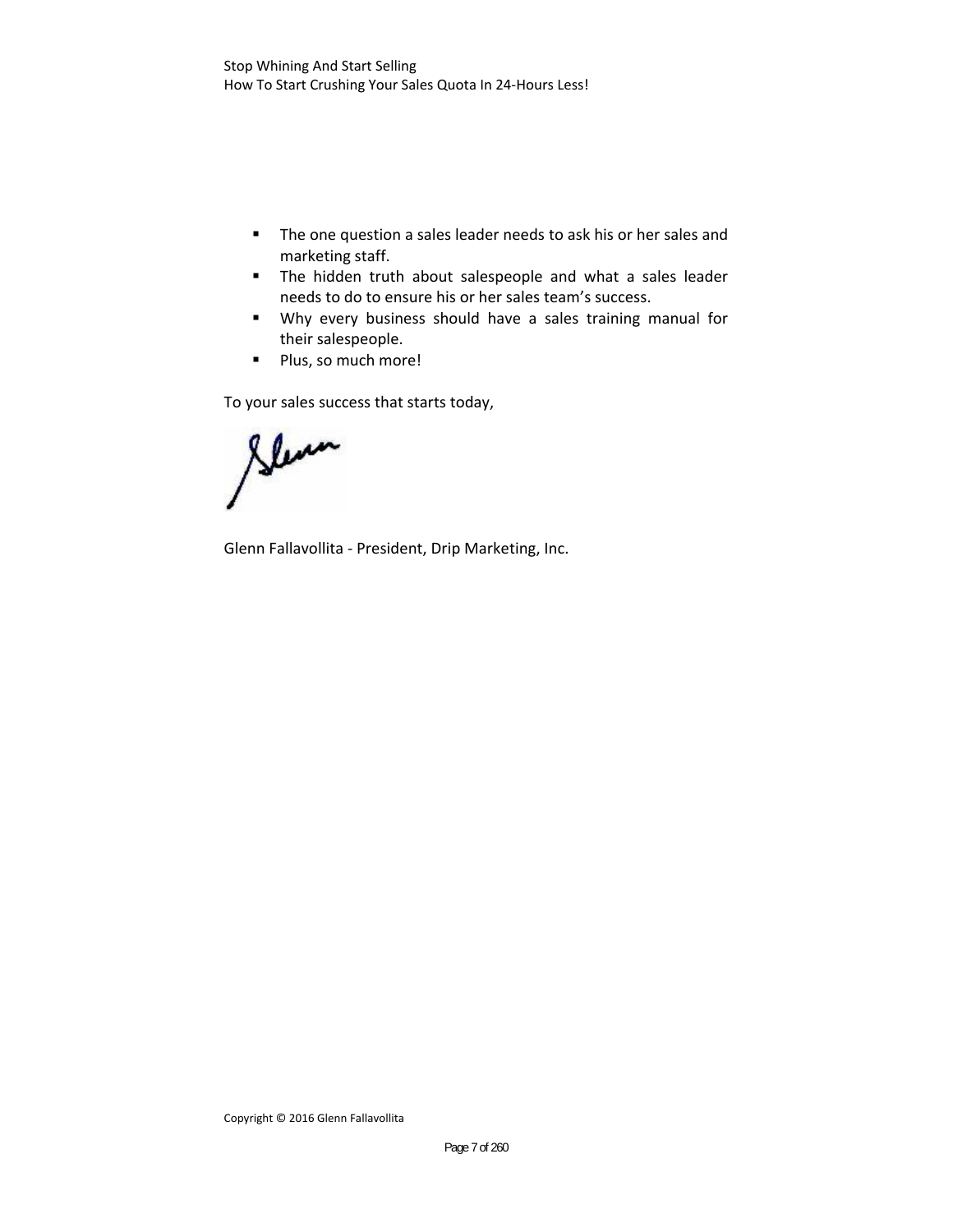# **A Letter From A Salesperson To Himself**

- Chapter Word Count: **259**
- Time To Read: **2.0 Minutes** @ 250 Words Per Minute

"*Yep*, *I'm pretty much screwed.* 

*After spending two weeks at this new sales job, I have determined it's going to be a huge uphill battle to be successful here; I'll be lucky to last six months.* 

*What's worse is my so‐called sales leader is a financial guy who doesn't know squat about sales or marketing – all he does is sit behind his desk and nag me about how many phone calls and sales I made each week.*

*On top of all this, he refuses to spend money on marketing as he thinks it's my job to market the business by calling people. When I ask him to update the company's website with new products and pricing, all I hear is 'Yeah, I'll get to it later.' No wonder why the last salesperson quit after three months.* 

*UGH, I'm totally jammed; my wife is going to kill me if this job doesn't work out.*

*If there is a sales god out there, please help me!"*

According to the *Harvard Business Review,* "*Annual turnover among U.S. salespeople run as high as 27%—twice the rate in the overall labor force. In many industries, the average tenure is less than two years. While some attrition is desirable, such as when poor performers quit or are terminated, much of it isn't—and every time a solid performer leaves, his or her company faces some direct and indirect costs.*"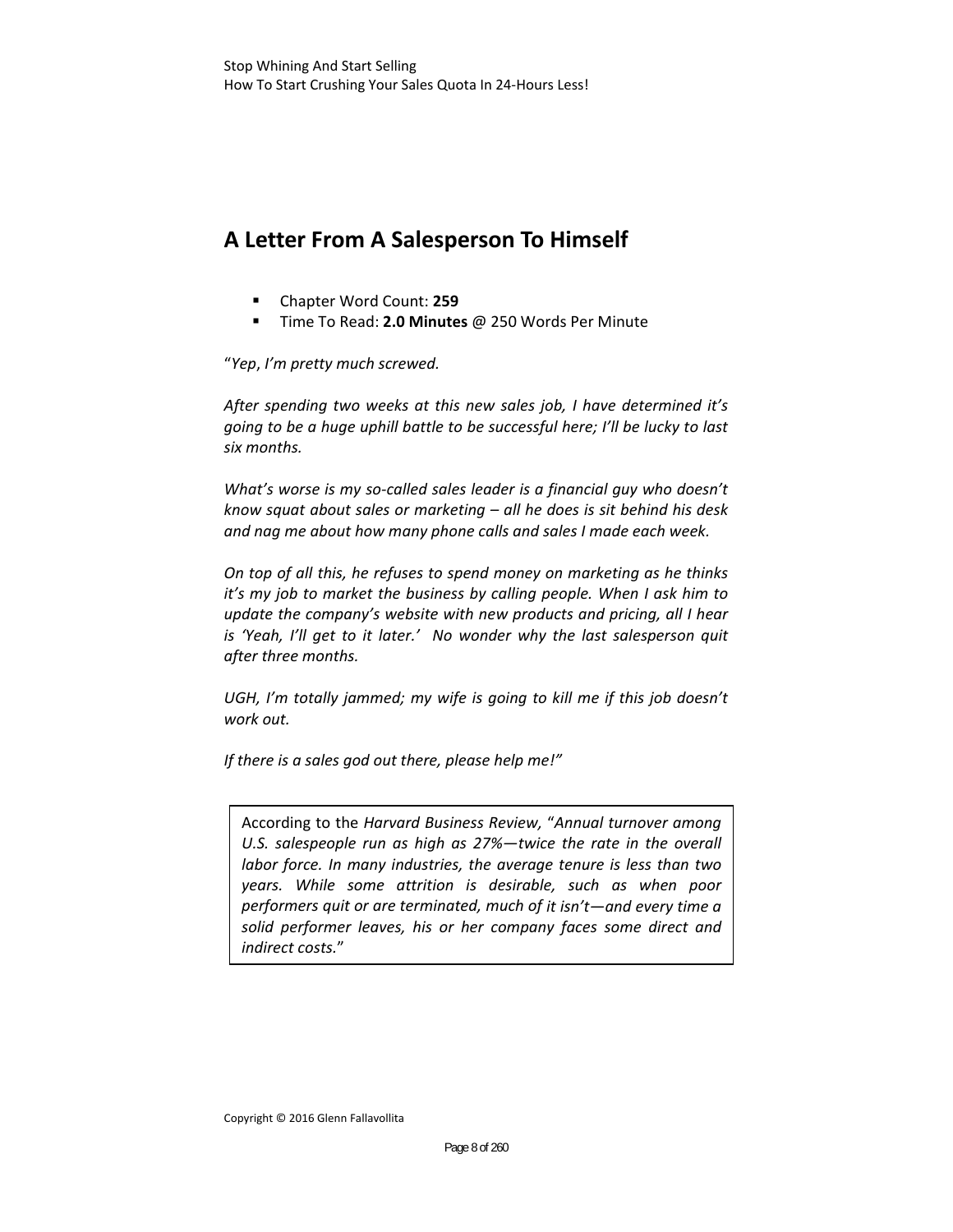# **Why Most Salespeople Fail**

- Chapter Word Count: **654**
- Time To Read: **2.6 Minutes** @ 250 Words Per Minute

During my 30+ years in business, I have found 33% to 50% of all newly hired salespeople are fired or quit within their first 12-months of employment; this is especially true for small, privately held companies with less than 50 employees.

#### **20 Reasons Why A Salesperson Is Partially Responsible For His Or Her Demise:**

- 1. They don't have any written sales goals.
- 2. They either don't know how to create a sales pipeline or have no discipline when it comes to maintaining their "sales pipeline."
- 3. They didn't follow their sales leader's advice.
- 4. They didn't build a large enough database of prospects and/or referral partners to leverage.
- 5. They didn't t know how to prospect for new business or develop partnerships with people who could recommend his or her company to someone they knew.
- 6. They didn't know what made their company unique in the marketplace.
- 7. They didn't know the type of business questions to ask during a sales call/prospecting phone call.
- 8. They didn't use (or know how to use) technology to help leverage their sales process or selling time.
- 9. They didn't have the respect (or like) for their sales manager.
- 10. They lacked the discipline to do the little things day‐in‐ and‐day‐out.
- 11. They lacked sales urgency, i.e., closing a sale or following‐up with a prospect/sales lead.
- 12. They had poor closing skills, i.e., they didn't ask for the order.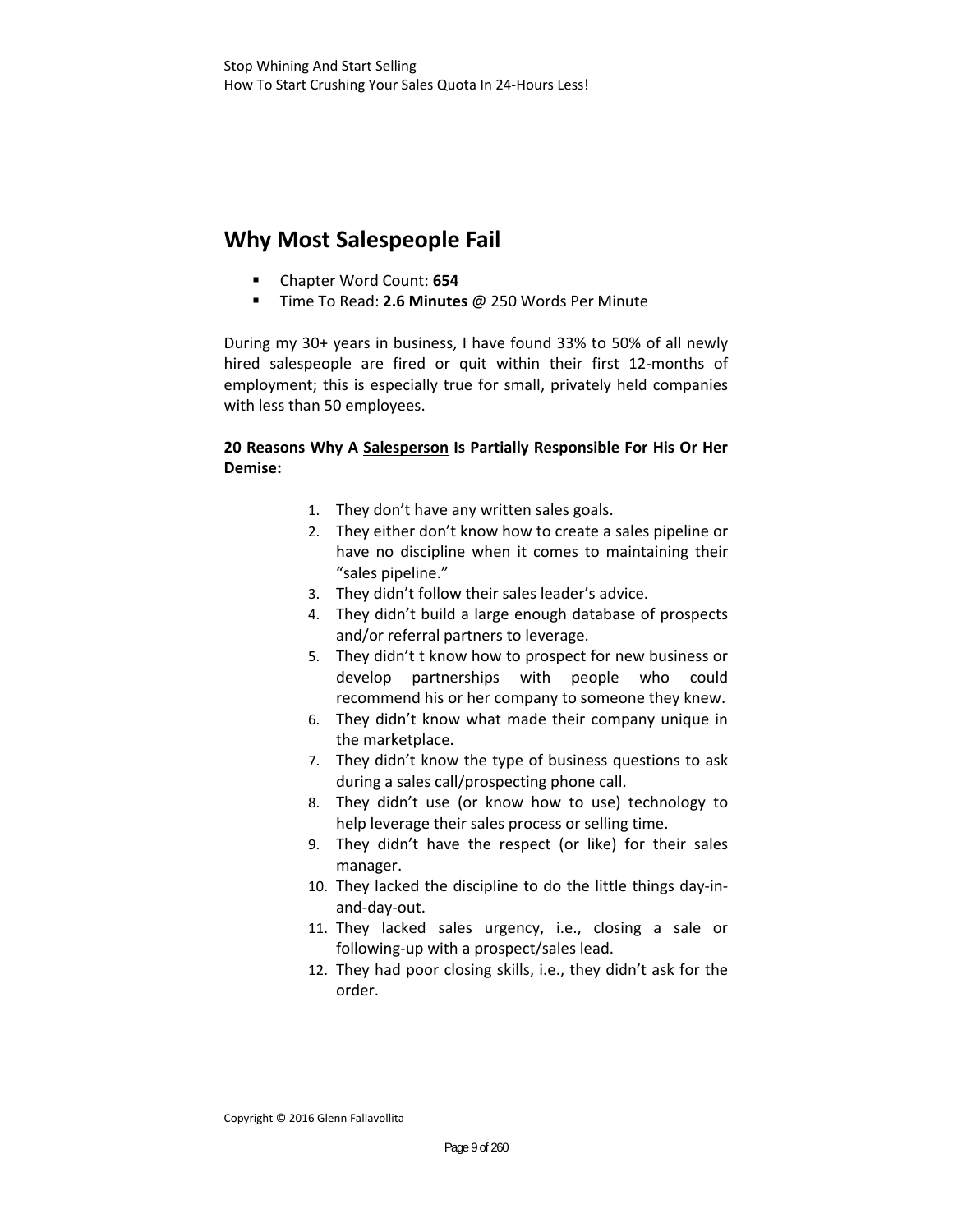- 13. They had poor time management skills.
- 14. They procrastinated when it came time to making cold calls to his or her database of prospects and/or referral partners.
- 15. They sat back and waited for the phone to ring.
- 16. They sold their product/service strictly on a "quote and hope" situation.
- 17. They stopped contacting a prospect(s) after their first "*No, we are not interested*."
- 18. They took a sales job to make some quick money or to try a "new profession."
- 19. They were burnt-out from the sales profession.
- 20. They didn't work at being a better salesperson (by taking sales courses or studying the art of selling).

#### **14 Reasons Why A** *Sales Leader* **Is Partially Responsible For A Salesperson's Demise.**

- 1. The sales leader did not create a drip marketing system to support his or her salesperson's prospecting efforts.
- 2. The sales leader did not create a sales training or product manual or, for that matter, have any post-employment sales training.
- 3. The sales leader did not have a database of past customers, prospects, or referral sources for the salesperson to leverage.
- 4. The sales leader did not have a defined target market (database) for his or her salesperson to target.
- 5. The sales leader did not have a formal (written) sales and marketing plan.
- 6. The sales leader did not have a new salesperson onboarding or training process.
- 7. The sales leader did not track the right sales metrics for his or her salesperson.
- 8. The sales leader did not train his or her salespeople on the things that made their business unique in the marketplace;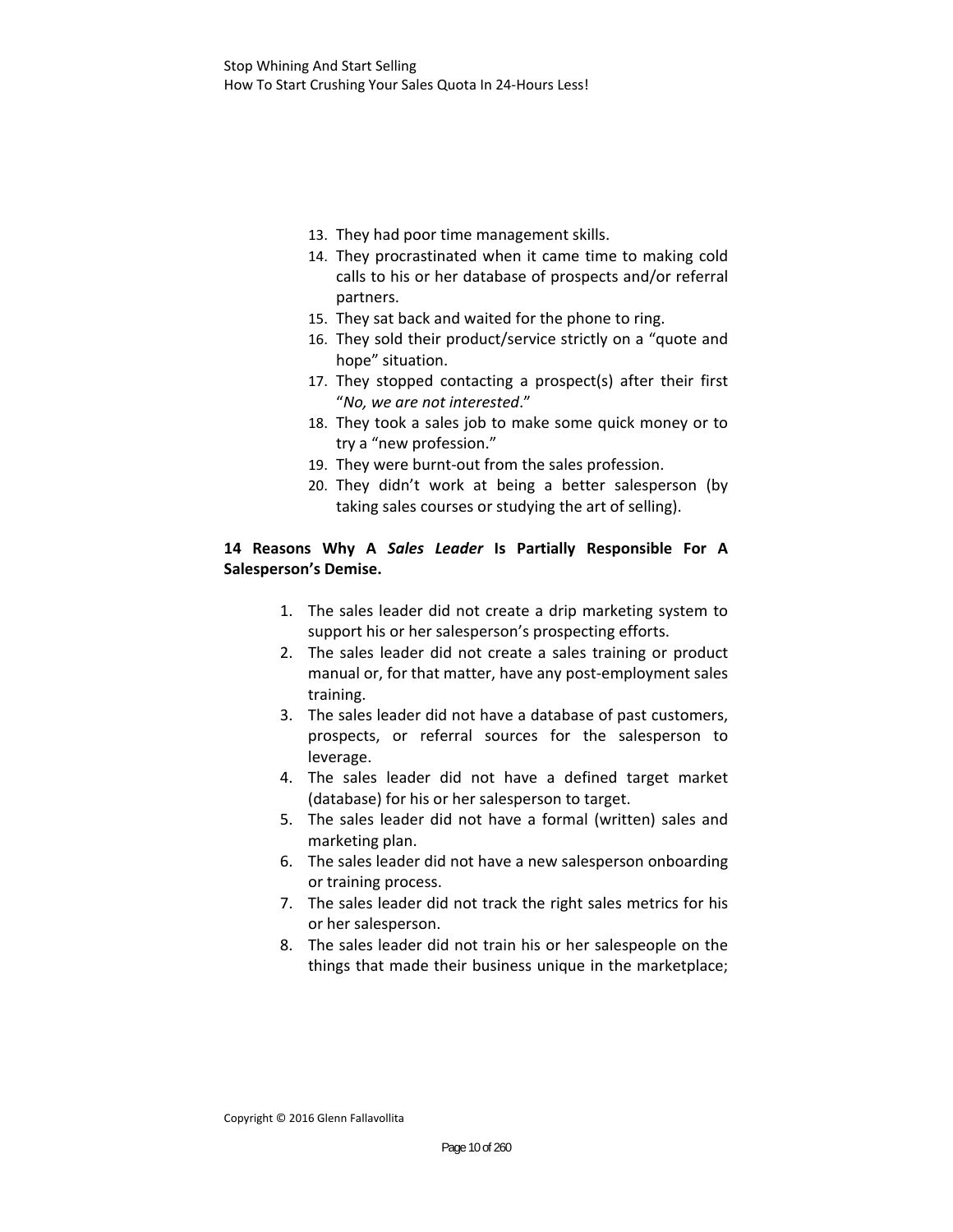therefore, the salesperson sold on price more times than not.

- 9. The sales leader set the "sales performance" bar/quota too low or too high.
- 10. The sales leader's compensation plan was poorly constructed and/or rewarded the wrong behavior by a salesperson.
- 11. The sales manager ran his or her sales team like a dictator and not as a sales leader.
- 12. The sales manager was an absentee sales leader.
- 13. The salesperson was a bad hire/match for the company.
- 14. The sales manager lacked sales pipeline discipline (by not challenging his salesperson on what they had, or didn't have, in their sales pipeline).

#### **Winning Salespeople Know It's Up To Them To Be Successful.**

Winning salespeople know their sales success is genuinely up to them. And this is especially critical to understand when you consider a large percentage of businesses that:

- **Don't have a formal onboarding process for their newly hired** salespeople.
- Have a less‐than‐adequate sales leader.
- Lack of a formal lead-nurturing system for their database of clients, past clients, prospects, dealers, referral partners, etc.
- Don't provide its salespeople with any type of sales training on the nuances of the industry and/or things that make a sales call successful.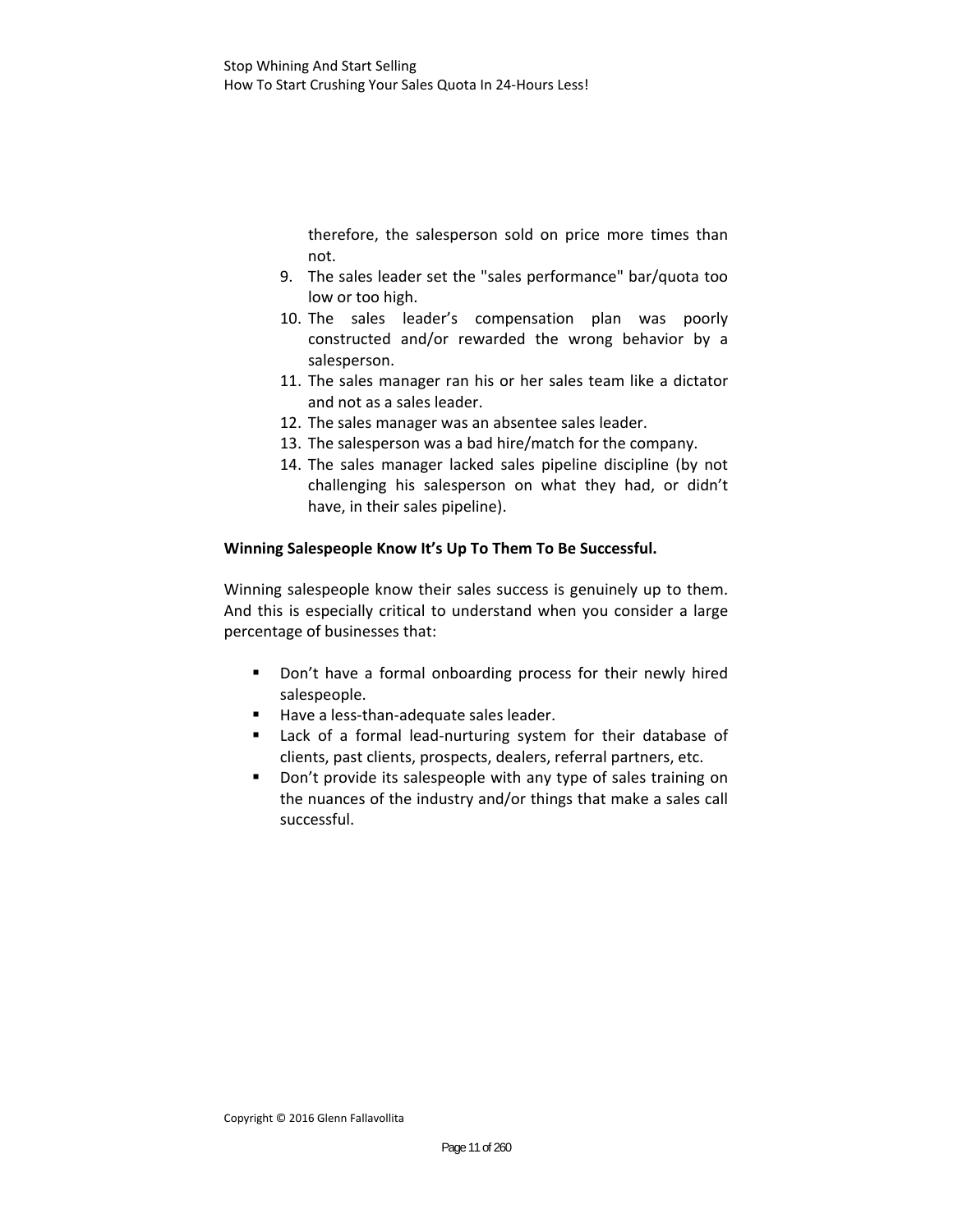# **Words Of Tough Love**

- Chapter Word Count: **1,156**
- Time To Read: **4.7 Minutes** @ 250 Words Per Minute

To help get your sales and marketing efforts jump‐started, I have listed below a few words of tough love.

- **Stop Your Damn Whining:** It's time you stopped whining about your sales dilemma as it only prolongs the issue. I want you to tell yourself right now, "*I am going to take ownership of my sales results.*" After that, give yourself a reality check and admit that change is needed – whether the sales profession is right for you, taking a sales training course(s), working more efficiently, or for that matter, changing companies. It's time you took ownership of your sales results.
- **Give 100% As 90% Won't Cut It:** Selling is easy when you give 100% to the profession. If you are giving anything less than 100%, the sales profession (and your sales leader) will eat you up.
- **Power Off Your Damn Smartphone:** You and I both know your smartphone is a massive distraction to you – especially when you are making cold calls or at a meeting. Stop texting your friends, spouse, kids, or girlfriend(s)/boyfriend(s) throughout the workday. They can wait.
- **A Sales Pipeline Is YOUR Life:** Starting today, you will fill your sales pipeline with more sales opportunities. Remember, it is NOT about what you sold yesterday; it is about what you sold today. After a sale, do your happy dance and then go back to building your sales pipeline. Your bank account will thank me for this advice to you.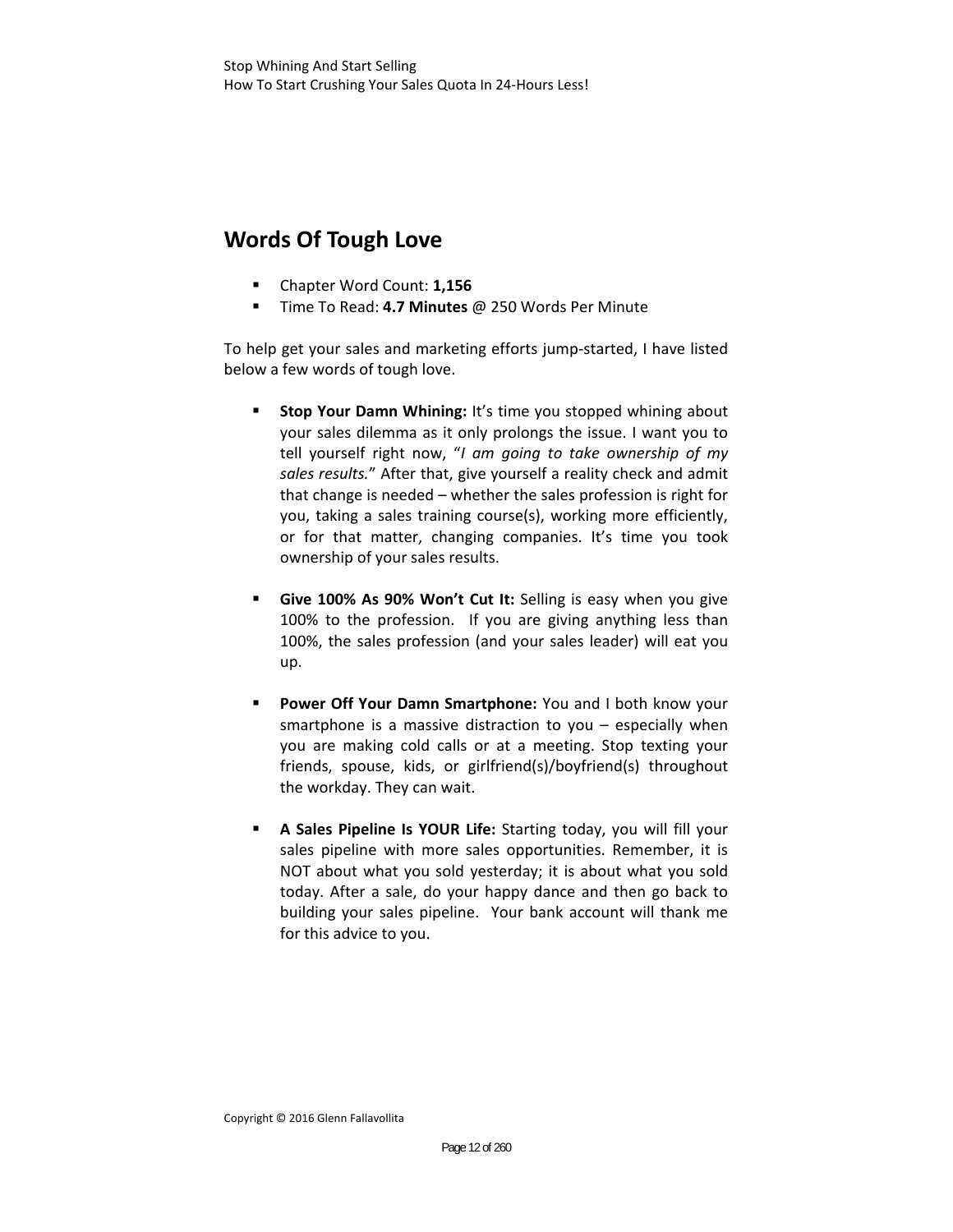- **Keep Score Of Your Sales Results And Sales Activities:** As the great Vince Lombardi said, "*If it doesn't matter who wins or loses, then why do they keep score?*" The reality is that you need to track what you are doing on a day-to-day basis. This should include the number of calls you made to your database of prospects, proposals you have sent and closed each week, your proposal close rate, number of NEW appointments you had each week, etc. And once you start keeping score, you will see what is and isn't working.
- **Invest In Yourself Because No One Else Will:** Since no one, and I repeat no one, will care more about your sales success than you, I recommend that you take a few sales training classes and read as many books on the subject of sales and marketing as possible. By the way, this book may not be the silver bullet to your sales success, but it will be an excellent first read to get you jump‐started.
- **Stop Being A Mind Reader:** I have 100,000+ phone calls to all types of prospects in my career. One thing I have learned about cold calling is this: You cannot look at a prospect's name and say, "*I'm not going to call this person as they're probably not interested in buying what I am selling.*" Now read the following bullet point.
- **Pick Up Your Phone More Often:**  One of the top ways to increase your sales is to make more phone calls to your database of contacts. Sure, you can use social media to post articles and motivating pictures, but you still need to talk with people. It's amazing what can AND will happen when you pick up the phone and start calling your database of customers, past customers, prospects, and referral partners.
- **Set Sales Goals For Yourself:** Make a list of what you are going to do differently as doing better is the result of taking action on that decision. By the way, all experts agree that writing your sales goals is the number one way to make them happen.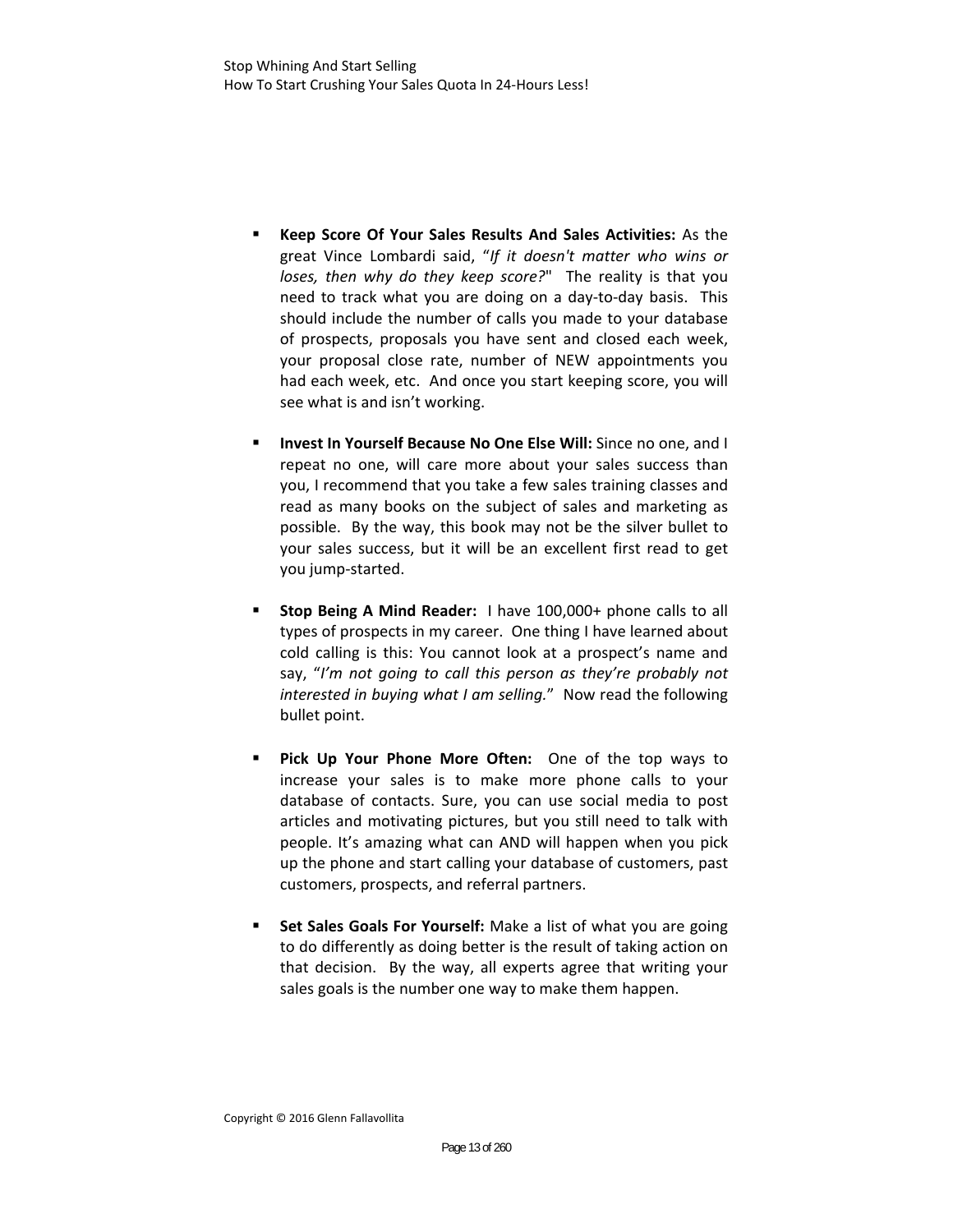- **Work Continuously On Building Your Database Of Customers, Past Customers, Prospects, Referral Partners, Etc.:** Your marketing database(s) represents 50% to 60% of your sales success; therefore, make it a priority to build and update your database of contacts (e‐mail addresses and physical mailing addresses). As I advise all salespeople, business owners and marketing pros, "*Show me your marketing databases, and I'll show you your sales future*."
- **Go Old School:** If you read something of interest in a magazine, scan it/take a picture of it and e‐mail it to the people you have in your database. If you want to stand out from your competition, send a handwritten "thank you for your time" and "thank you for your business" note to the new people you meet and who buy from you, respectively. They will remember you for this simple act of kindness.
- **Send More Than A Generic e‐Newsletter To Market Yourself Or Your Business:** If you and/or your company are only blasting a generic, one-size-fits-all e-newsletter to everyone in your e-mail database, you are committing marketing suicide.

Here's why: 1.) Only 15% to 20% of your prospects are reading your newsletter (80% to 85% are not). 2.) The time spent reading an e-newsletter is about 17 seconds. Be smart and develop specific campaigns for each database you have on file, e.g., customers, past customers, prospects, referral partners, etc. The leads you will generate from these types of campaigns can be staggering.

 **Schedule Phone Blitz Sessions Each Week:** Start scheduling time each week to have 90- to 120-minute phone blitz sessions. Depending on whom you sell to and what you sell, plan on making 15 to 20 dials per hour.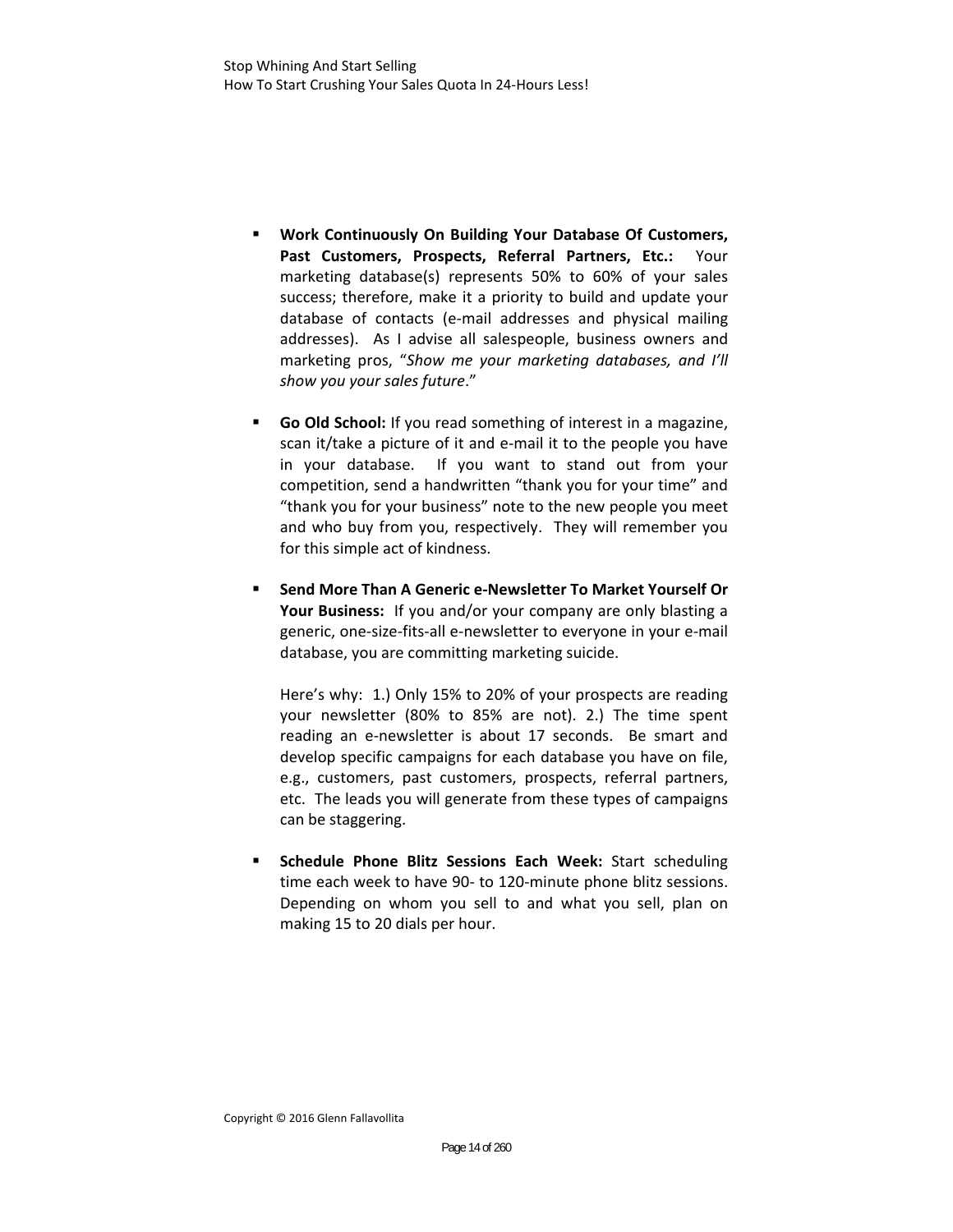- **Look At What Your Company's #1 Salesperson Is Doing:** If you want to become better at what you sell, blueprint what your company's top salesperson (which is often the business owner) is doing, what they say, whom they say it to and how often they say it. If this salesperson isn't selfish, ask to shadow him or her on a few sales calls. If and when you ride shotgun on a sales call with this person, pay close attention to what they say and how they say it (and take great notes).
- **Don't Give Up:** My extensive research has confirmed ~50% of all salespeople stop calling a prospect, for at least 9‐ to 12‐months or altogether, after their first unsuccessful attempt at moving the sales process forward. Sadly, this percentage skyrockets to about 99% after their third unsuccessful attempt at moving the sales process forward. Just because a prospect said "no" today, it does not mean a "no" tomorrow. Remember, things change.
- **Start Taking Action:** If you want to win more sales, start improving your sales and marketing skills today not tomorrow. Successful salespeople don't wait until their selling season starts to take action.
- **Start Thinking Strategically On Who You Talk To:** Most salespeople play the "let's see who we can call" sales stalking game with little to no strategy. Map out your objectives and stick to a plan. Do this, and you will be fine.
- **Deliver Every Proposal (With 2 – 3 Options) In Person:** When giving a proposal for what you are selling, provide a prospect two to three options either in person or via a screen share program. Do not send them the proposal and wait for their response. By the way, if the person isn't "engaged in what you are selling," the odds of them buying from you is relatively slim.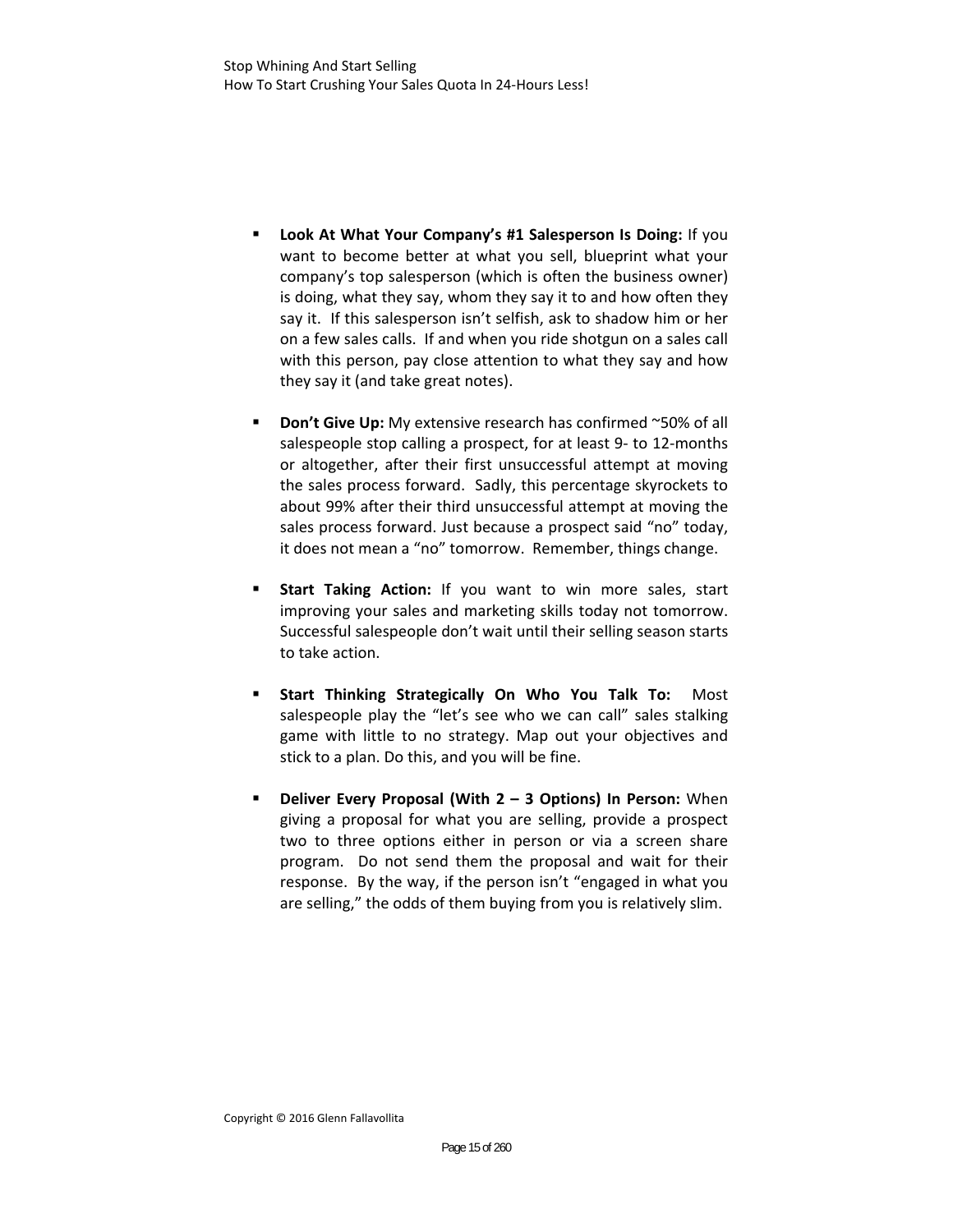#### **One Last Piece Of Advice.**

 **It's Called "Selling" For A Reason:** I have been around salespeople my entire professional career. Unfortunately, many underperforming salespeople lie to their sales leader about the number of sales calls they had each week, how robust their sales pipeline activity is to even where they were on a particular day. Today is the day you will start taking ownership of your sales pipeline/results and your time management skills.

Until a device is invented that can predict the exact moment in time when someone will buy what you sell; you need to have a game plan for your sales and marketing efforts. This book is designed to do that for you.

P.S. #1: Remember, no one, and I repeat no one, will care more about your sales success than you will.

P.S. #2: The answer is always "no" if you don't ask the question.

P.S. #3: If you give anything less than 100% to the sales profession, there is a good chance you will fail at selling and/or not maximize your net worth.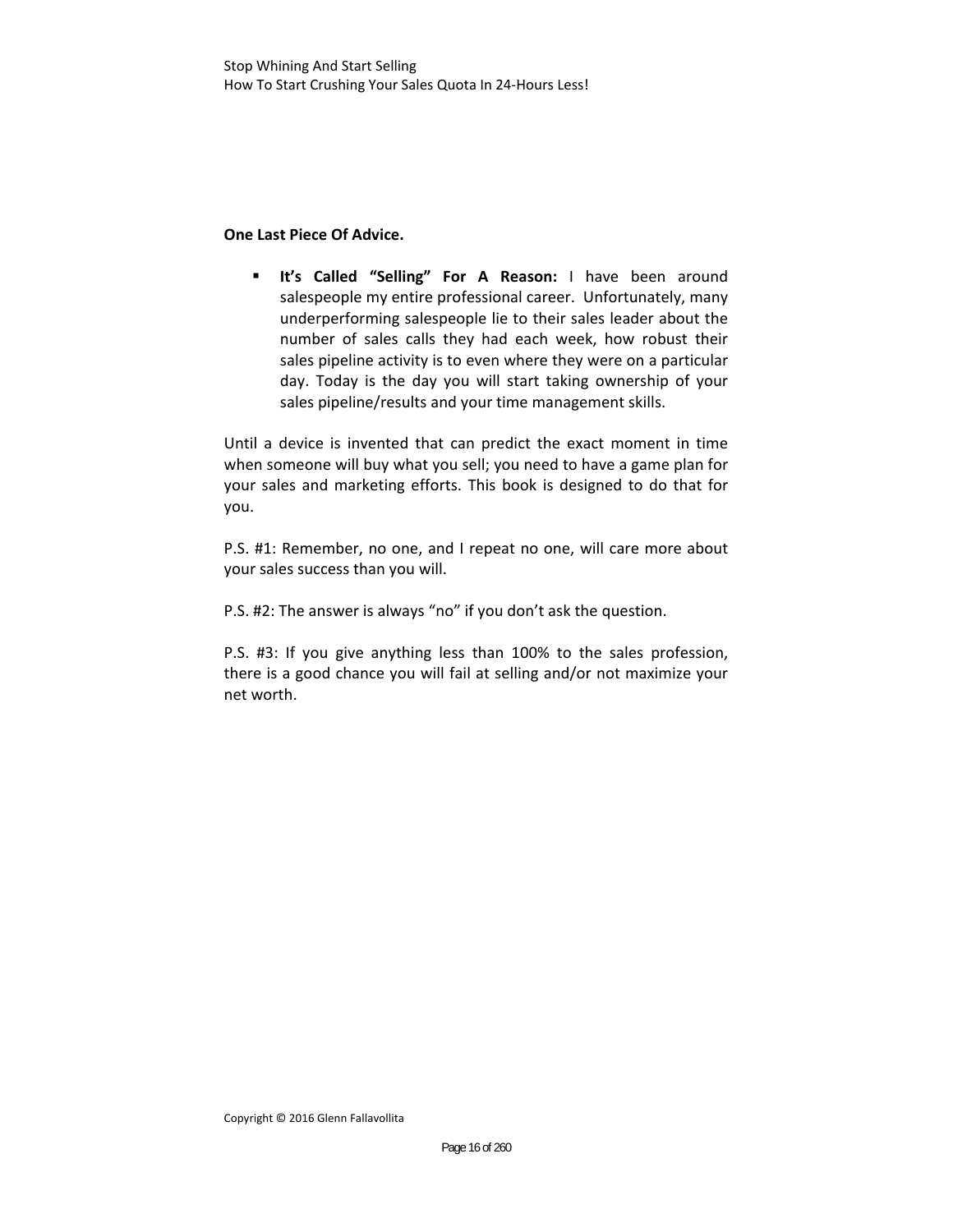# **Keys To YOUR Sales Success**

- Chapter Word Count: **890**
- Time To Read: **3.6 Minutes** @ 250 Words Per Minute

If you are serious about becoming a sales rock star, I have outlined below a few key suggestions to help you achieve greater sales success.

- **1. Change Your Mindset –** It's time you stopped making excuses about your sales territory, the economy, your company's prices being too high, or that no one knows your company's name. Poor performing salespeople live in a constant state of excuses while top performing salespeople live in a constant state of discipline, accountability, drive, and passion.
- **2. Write Down Your Sales Goals –** All experts agree that sales success is directly related to writing down one's sales goals. To help you complete yours, I have included a free goal-setting template in the latter part of this book. After your goals and strategies have been completed, hold yourself accountable for hitting them.
- **3. Don't Put Off Things Until Tomorrow –** The worst thing you can do is to delay any action – from calling back a prospect, to not calling a prospect after a lead comes in. I am blown away every time I hear, "*Glenn,* y*our phone call is perfect timing*."
- **4. Know What Makes Your Business Unique In The Marketplace –** If you don't know the things that make your business and/or you unique in the marketplace, you will find yourself selling on price more times than not.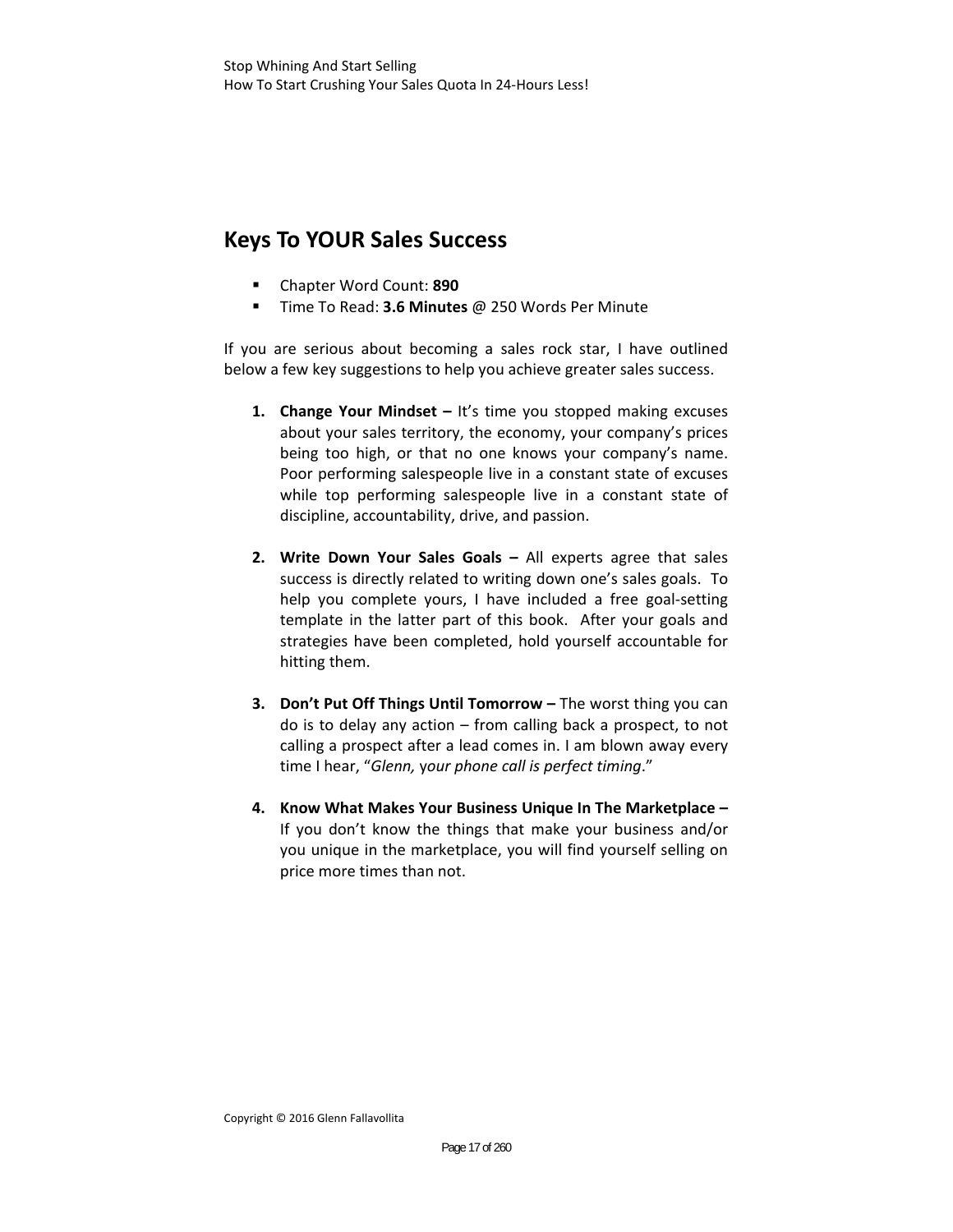- **5. Duplicate What Your Company's Or Industry's Top Performing Salespeople Do –** The reality is that top performing salespeople rarely go on the most sales calls or make the most phone calls. The reasons why:
	- **They are disciplined with their time.**
	- They have created a network of referral partners.
	- **They have great people skills; and people just like them.**
	- They are self-motivated and driven.
	- **They have efficient prospecting and people skills.**
	- **They know their competition cold.**
	- **They ask prospects great business questions.**
	- They have top-notch closing skills.
	- **They have complete confidence in what they are selling.**
	- They ask for the sale.
	- **E** Lastly, they get the most sales leads from the owner/sales leader (since they know they will get closed).

Many salespeople (and sales leaders) still employ the same flawed logic that making more phone calls equals higher sales performance. Smart salespeople blueprint what top performing salespeople do and wining salespeople refuse to lose.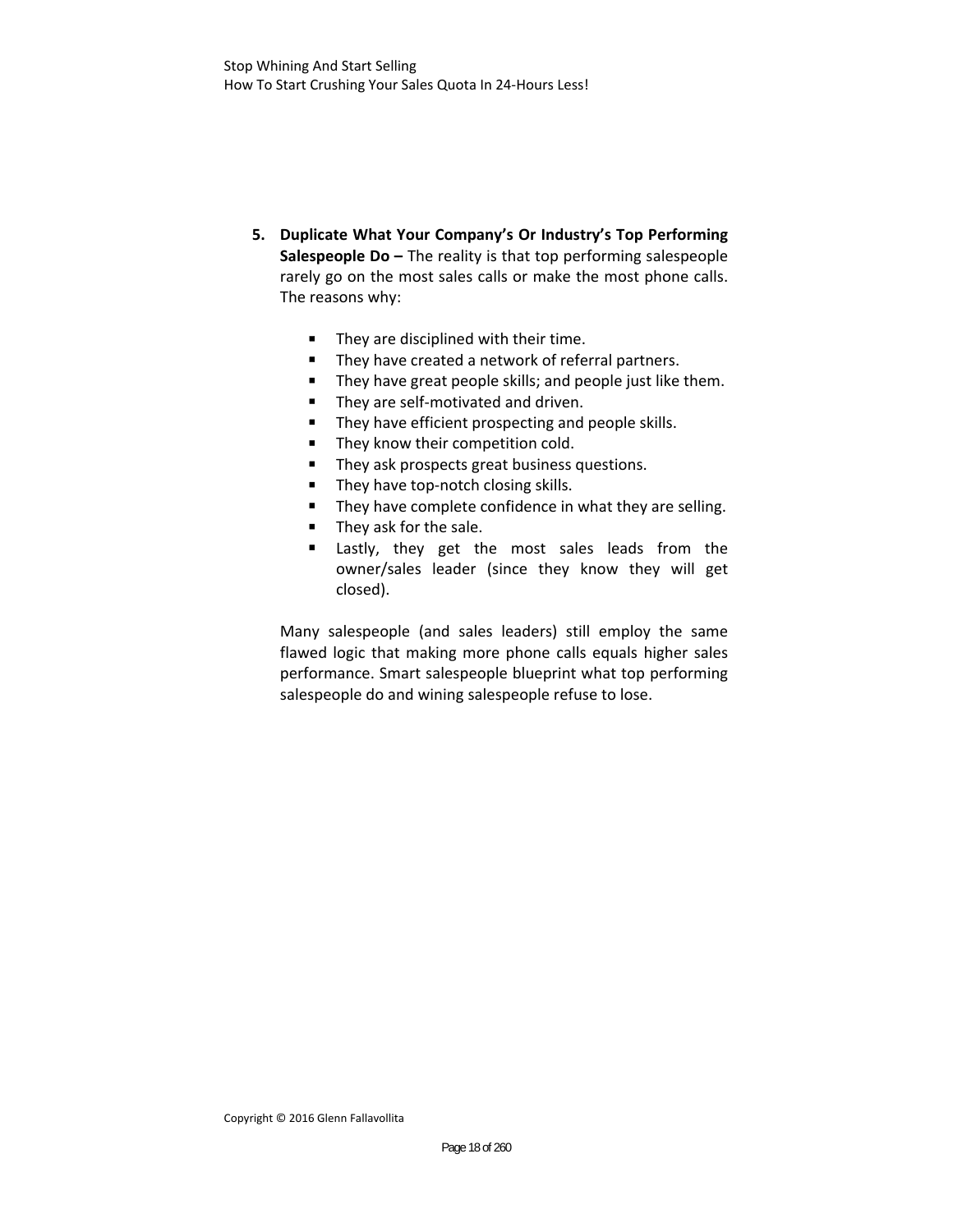- **6. Create A "Business Development Center" Folder On Your Desktop –** To help make the sales process easier and more organized, create an electronic folder on your desktop. This folder should contain your "presales sales tools" you can use during the selling process.
- **7. Create Your Own Sales Manual –** Sadly, few owners and/or sales leaders will ever take the time to create a sales manual for you; therefore, it is up to you to create one. Add it to the folder mentioned above.
- **8. Ask Your Sales Leader To Invest In You –** Unfortunately, few companies invest in any type of sales training for their salespeople. Because of this, it is up to you to walk up to your sales leader and ask him or her to pay for a sales training class. Show them what is available, why you want to take it, and the price for the class. Additionally, I recommend buying as many sales-related books you can afford.
- **9. Get Better At Prospecting AND Developing A Referral Partner Network –** Successful salespeople focus on developing niche markets for themselves. They also work hard on building their prospect database as well as developing a network of referral partners.
- **10. Create A Drip Marketing System –** If your company doesn't have a drip marketing system (AKA lead nurturing) for its database of clients, prospects, referral partners, dealers, etc., it will be up to you to create one. If not, it will never be done. Remember, maintaining contact with your database of customers, past customers, prospects and referral partners is your/your company's responsibility NOT theirs.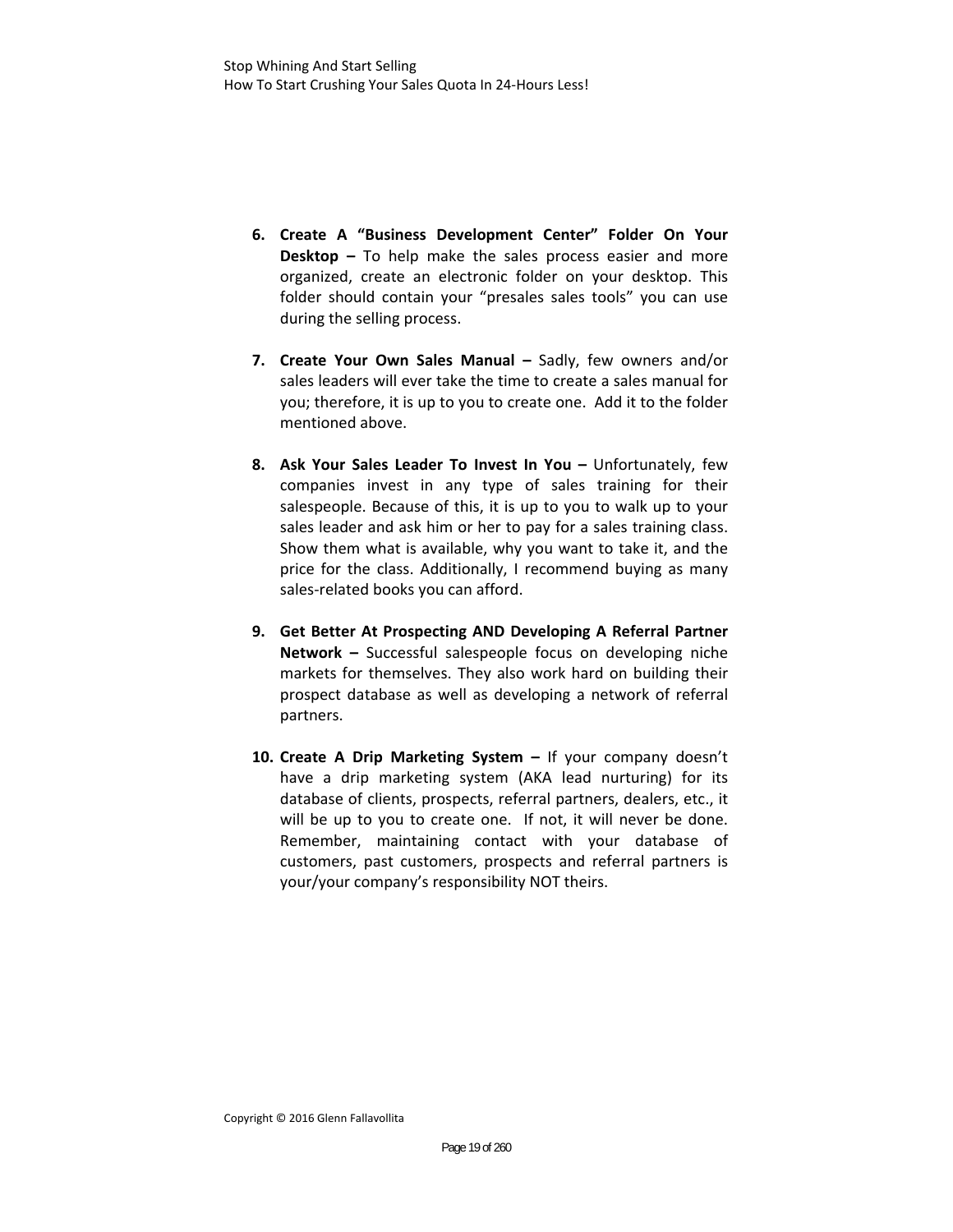- **11. Schedule Time For Your Phone Blitz Sessions –** After certain marketing campaigns are either e-mailed or mailed, don't wait for the phone to ring. If you want to supercharge your sales activity, pick up your phone and start calling the prospects who received a campaign. The results will be staggering if you are proactive in calling someone.
- **12. Use A Contact Management Program AKA CRM System –** Although Excel or recipe cards are a simple way to keep track of your database of prospects and/or referral partners, you should consider using a contact management program/CRM system to track your sales activity and call back dates, pipeline reports, printing labels for envelopes, etc.
- **13. Upgrade Your e‐Mail Marketing And Copywriting Skills –** If your sales leader or owner is too cheap to hire a professional to help write and design a marketing campaign, considering taking a few courses on e‐mail marketing, copywriting and design. These skills will serve you well for many years to come.

#### **14. Learn More About The Following Subjects:**

- Sales closing techniques.
- How to set sales goals.
- How to build a database of prospects and referral partners.
- How to prospect for new business.
- How to handle objections during a sales call.
- How to write better proposals.
- $\blacksquare$  How to better manage your time.
- How to ask better questions during a sales call.
- **15. Network, Network, And Network Again –** The most successful salespeople I know are excellent networkers – both at a customer's business as well as in the field. Always ask someone for his or her business card and give one back in return.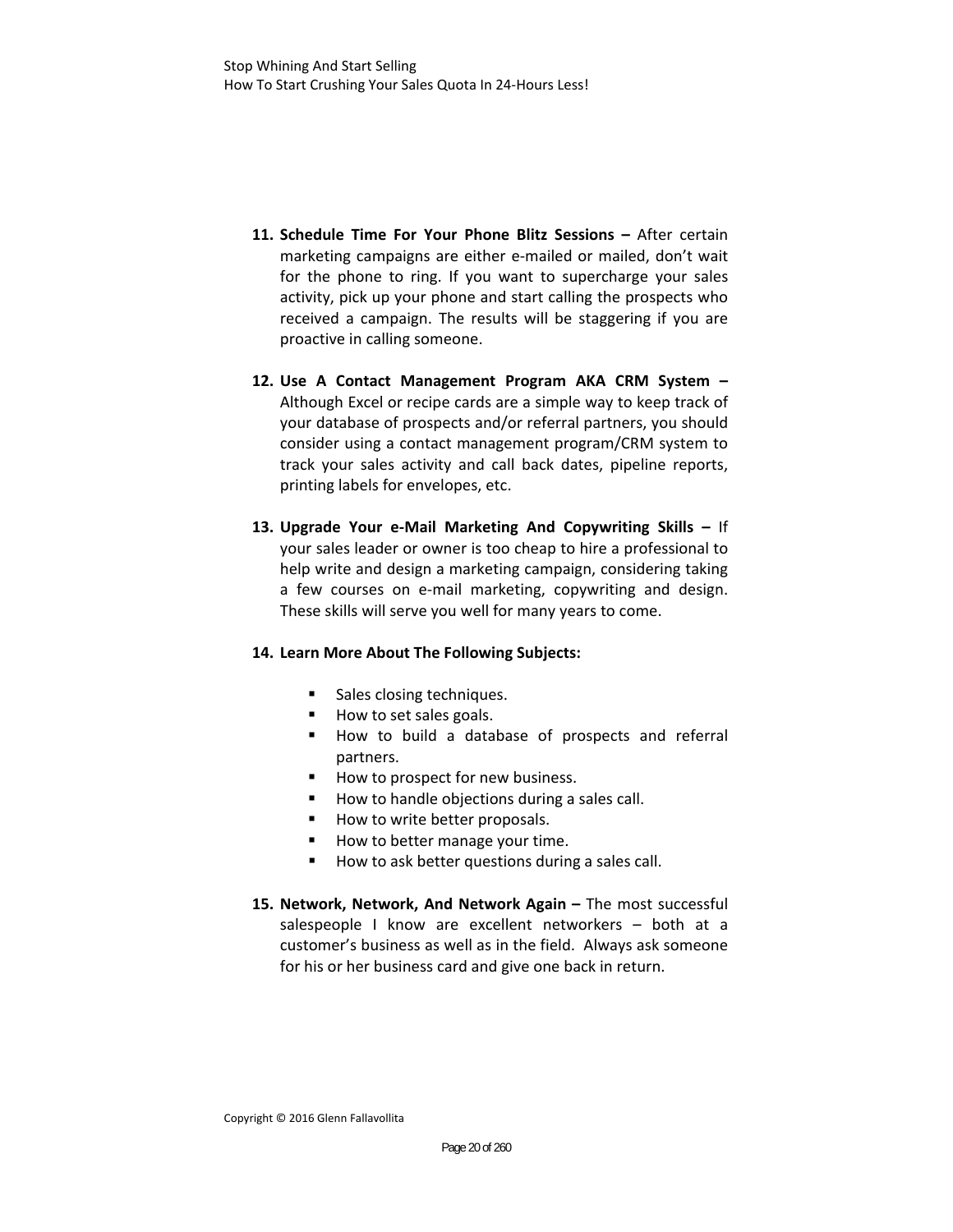# **Stop Chasing The Wrong Shiny Objects**

- Chapter Word Count: **647**
- Time To Read: **2.6 minutes** @ 250 Words Per Minute

Most salespeople live in a reactionary state of prospecting for new business; sort of like a school of bluefish chasing all the shiny fish in the water. Who can blame them (the salespeople, not the bluefish) as their sales leader have them prospecting 24/7.

#### **Are You Chasing The Wrong Shiny Objects?**

Do me a favor, look at your weekly schedule and tell me what you see.

If you are like most salespeople, your schedule has a list of people to call, scheduled sales calls to maybe even your child's schedule or pickup times.

#### **What You Didn't Find Was Time Blocked Out To:**

- Make phone calls to your database of prospects/referral partners.
- Think strategically and tactically about what you are doing.

I recently read a few blogs about some top performing business people like *Tony Robbins, Bill Clinton,* and *Richard Branson*. What they do is this: Block out times, typically 1‐to 3‐hours, to "just think."

As mentioned above, salespeople are always in sales mode. What they don't do is look at how they can better themselves by thinking about their sales and marketing activities on a more strategic level.